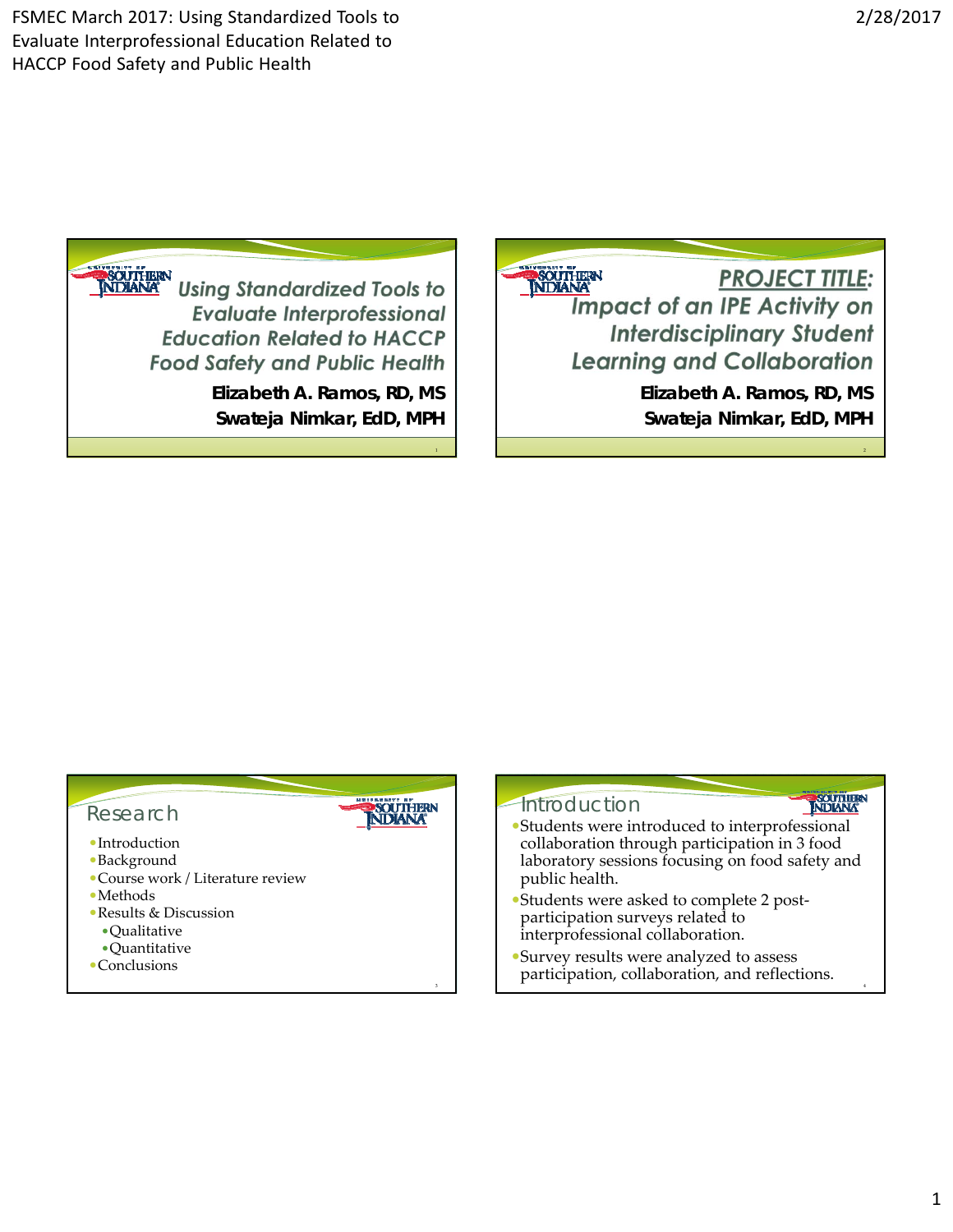**p**southern<br>NDIANA

# Introduction



5

### **Research questions:**

- Does Interprofessional Education (IPE) activity enhance interdisciplinary student learning and collaboration?
- Does IPE better prepare students for interprofessional careers?



#### **Purpose:**

- To implement an interprofessional education activity for two professions to learn about, from, and with each other to enable effective collaboration and improve health outcomes
- To enhance understanding of HACCP Principles and implementation of food safety and sanitation practices during real meal production
- To better understand the implementation needed to achieve active managerial control of foodborne illness risk factors.

| Background                                         | 1937          |
|----------------------------------------------------|---------------|
| <b>College of Nursing &amp; Health Professions</b> |               |
| <b>NUTR 381</b>                                    | PH 284        |
| Quantity Food Production and                       | Public Health |
| Purchasing<br>Fall 2016                            | Fall 2016     |
| Students                                           | Students      |
| $n = 22$                                           | $n = 28$      |

| Coursework NUTR 381                                                                                |                                                                |  |
|----------------------------------------------------------------------------------------------------|----------------------------------------------------------------|--|
| • National Restaurant Association ServSafe Manager                                                 | Certification completed in September 2016                      |  |
| • Introduction to the Hazard Analysis Critical Control Point<br>system through the ServSafe course |                                                                |  |
| • Each of 6 groups completed a course project: Meal planning,<br>for 16 guests                     | preparation, and service based on a cultural theme in quantity |  |
| • Invitation to Guest Lecture of Sanitarian and Inspector:<br>Dept. (local authority)              | Director, Environmental Division, Vanderburgh Co. Health       |  |
|                                                                                                    |                                                                |  |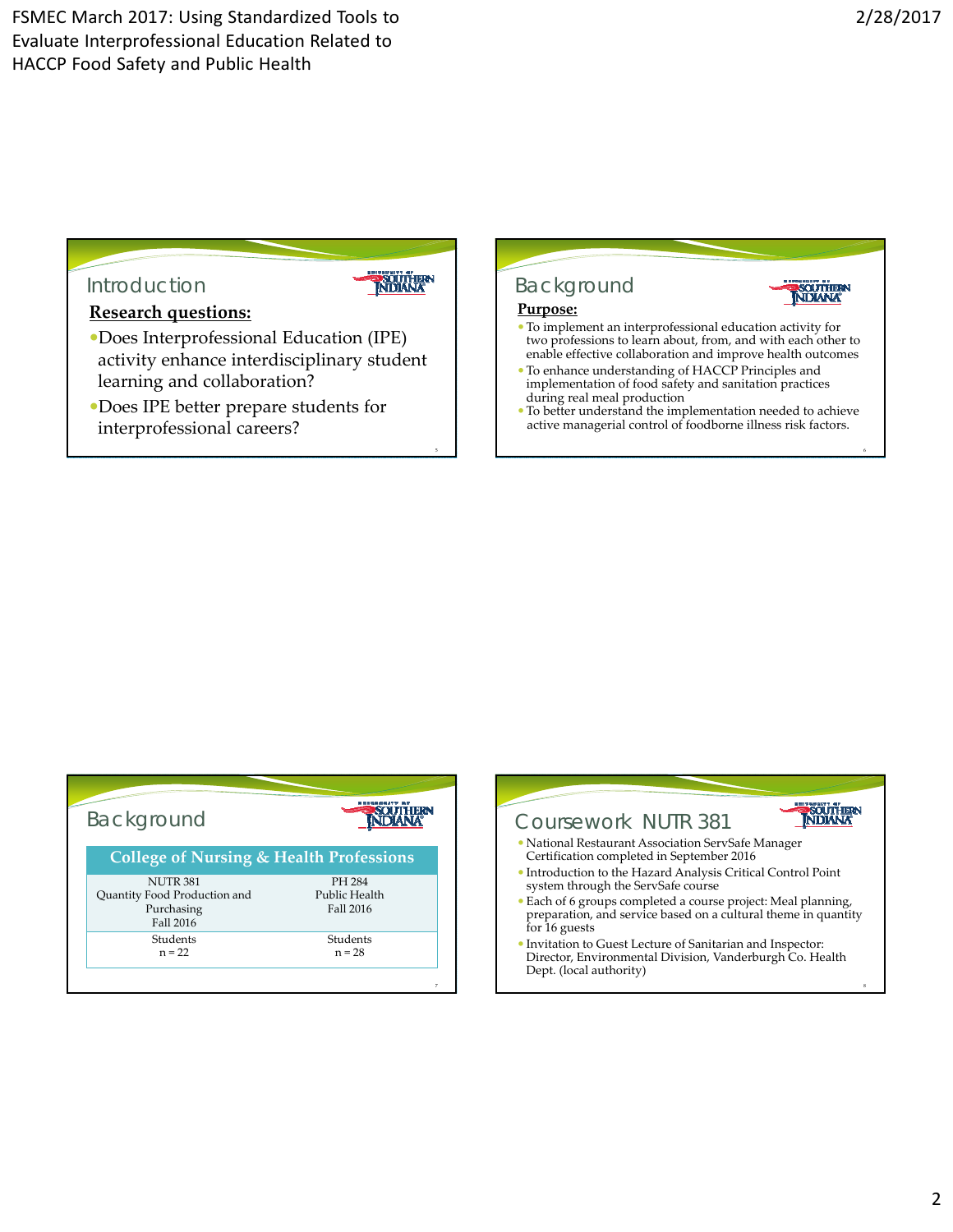NDIANA

#### Ourse Work PH 284

# NDIANA

**NDIANA** 

Guest Lecture by the Director of Environmental Health of the Vanderburgh County Health Department, the local Food Sanitarian and Inspector.

Two additional lectures on food‐borne illnesses, surveillance, out‐break investigations

Debate sessions were organized in class. Students formed teams that prepared to defend and argue on various debatable issues related to public health and food safety.

Debate issues were: Role of food industry in protecting public health, government regulations, and the role of consumers in protecting their personal health from food‐borne illnesses. 9

# Methods

HACCP Plans created by each of the 6 NUTR 381 groups for specific meal project

Checklists created by PH 284 groups to use in observation and inspection of meal project preparation and service

#### Tools

Interprofessional Collaborative Competencies Attainment Survey (ICCAS)

Brookfield's Critical Incident Questionnaire and Lewinian Experiential Model adapted into 6 questions in one Critical Incident Questionnaire

| <b>ICCAS - Interprofessional Collaborative Competencies</b><br><b>Attainment Survey</b>                                                                                                                                                                                                                                                                           |                                                                 |
|-------------------------------------------------------------------------------------------------------------------------------------------------------------------------------------------------------------------------------------------------------------------------------------------------------------------------------------------------------------------|-----------------------------------------------------------------|
| Please indicate your course: PH 284 NUTR 381 and Lab Day                                                                                                                                                                                                                                                                                                          |                                                                 |
| Please answer the following questions by filling in the circle that most accurately<br>reflects opinion about the following interprofessional collaboration statements:<br>1 = strongly disagree; $2$ = moderately disagree; $3$ = slightly disagree; $4$ = neutral;<br>$5$ = slightly agree; $6$ = moderately agree; $7$ = strongly agree; $na$ = not applicable |                                                                 |
| Please rate your ability for each of the following statements:                                                                                                                                                                                                                                                                                                    |                                                                 |
| Before participating in the learning<br>activities I was able to:                                                                                                                                                                                                                                                                                                 | After participating in the<br>learning activities I am able to: |
|                                                                                                                                                                                                                                                                                                                                                                   |                                                                 |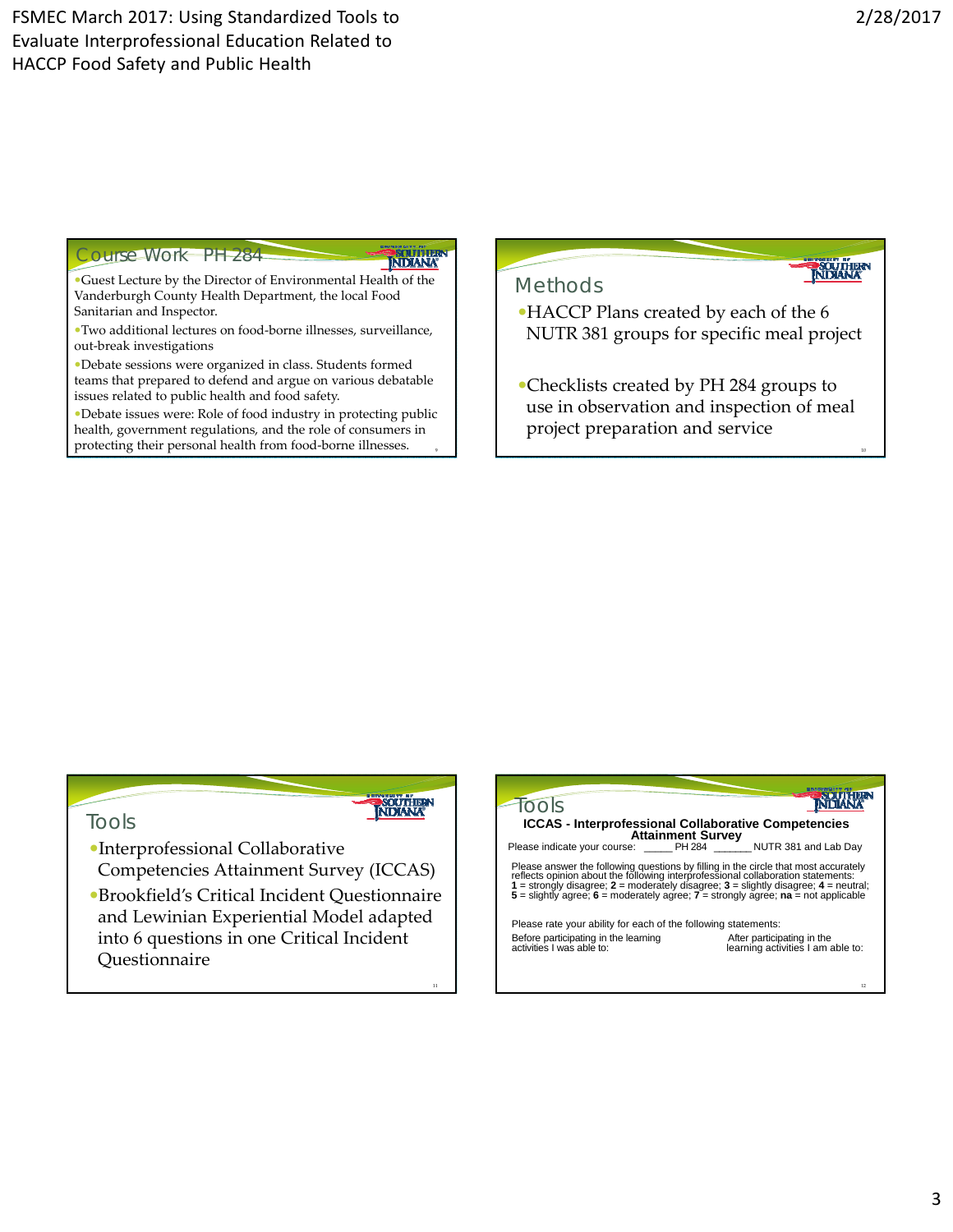| TCCAS                                                                                                                                                                                                                                                                               |                                                                                                                                                                                                                                                                                                                                                                                                                                                                                               |                                                                                                                                                                                                                                                                                                             | LOOLS                                                             |
|-------------------------------------------------------------------------------------------------------------------------------------------------------------------------------------------------------------------------------------------------------------------------------------|-----------------------------------------------------------------------------------------------------------------------------------------------------------------------------------------------------------------------------------------------------------------------------------------------------------------------------------------------------------------------------------------------------------------------------------------------------------------------------------------------|-------------------------------------------------------------------------------------------------------------------------------------------------------------------------------------------------------------------------------------------------------------------------------------------------------------|-------------------------------------------------------------------|
|                                                                                                                                                                                                                                                                                     | Before participating:                                                                                                                                                                                                                                                                                                                                                                                                                                                                         | After participating:                                                                                                                                                                                                                                                                                        |                                                                   |
| Communication<br>1 Promote effective communication among members of an interprofessional (IP) team<br>2 Actively listen to IP team members' ideas and concerns.<br>3. Express my ideas and concerns without being judgmental<br>4. Provide constructive feedback to IP team members | $12$ 3 4 5 6 7 ma<br>totolololo<br>ा०<br>$\sqrt{2}$<br>$\circ$ $\circ$ $\circ$ $\circ$ $\circ$ $\circ$<br>$\circ$ lolololo<br>$\circ$ $\circ$<br>$\sqrt{2}$<br>lolololo<br>$\Omega$                                                                                                                                                                                                                                                                                                           | $1 \mid 2 \mid 3 \mid 4 \mid 5 \mid 6 \mid 7 \mid na$<br>lolololololol<br>$\overline{\circ}$ $\overline{\circ}$ $\overline{\circ}$ $\overline{\circ}$ $\overline{\circ}$ $\overline{\circ}$ $\overline{\circ}$ $\overline{\circ}$<br>0 0 0 0 0 0 0 0 0<br>$\circ \circ \circ \circ \circ \circ \circ \circ$ | Brookfield's Critical Incident Ouestionnaire (adapted):           |
| 5. Express my ideas and concerns in a dear, concise manner                                                                                                                                                                                                                          | $\circ$ $\circ$ $\circ$ $\circ$ $\circ$ $\circ$ $\circ$<br>$\overline{\circ}$ $\overline{\circ}$                                                                                                                                                                                                                                                                                                                                                                                              | $\overline{\circ}$ $\overline{\circ}$ $\overline{\circ}$ $\overline{\circ}$ $\overline{\circ}$ $\overline{\circ}$ $\overline{\circ}$                                                                                                                                                                        |                                                                   |
|                                                                                                                                                                                                                                                                                     |                                                                                                                                                                                                                                                                                                                                                                                                                                                                                               |                                                                                                                                                                                                                                                                                                             | 1. During which stage (or task) of this project did you feel most |
| Collaboration                                                                                                                                                                                                                                                                       |                                                                                                                                                                                                                                                                                                                                                                                                                                                                                               |                                                                                                                                                                                                                                                                                                             |                                                                   |
| Spok out IP toam mombers to address issues                                                                                                                                                                                                                                          | $\circ$ lololololo<br>ा०                                                                                                                                                                                                                                                                                                                                                                                                                                                                      | 0 0 0 0 0 0 0                                                                                                                                                                                                                                                                                               | engaged?                                                          |
| 7. Work effectively with IP team members to enhance care                                                                                                                                                                                                                            | 1000000000                                                                                                                                                                                                                                                                                                                                                                                                                                                                                    | ाल<br>$\overline{\circ}$ $\overline{\circ}$                                                                                                                                                                                                                                                                 |                                                                   |
| 8. Learn with, from and about IP team members to enhance care                                                                                                                                                                                                                       | 0 000000<br>гот о                                                                                                                                                                                                                                                                                                                                                                                                                                                                             | 0 0 0 0 0 0 0                                                                                                                                                                                                                                                                                               |                                                                   |
| <b>Roles and Responsibilities</b>                                                                                                                                                                                                                                                   |                                                                                                                                                                                                                                                                                                                                                                                                                                                                                               |                                                                                                                                                                                                                                                                                                             |                                                                   |
| 9. Identify and describe my abilities and contributions to the IP team                                                                                                                                                                                                              | lololololo<br>$\sqrt{2}$                                                                                                                                                                                                                                                                                                                                                                                                                                                                      | $\overline{\circ}$ $\overline{\circ}$ $\overline{\circ}$ $\overline{\circ}$ $\overline{\circ}$ $\overline{\circ}$ $\overline{\circ}$ $\overline{\circ}$ $\overline{\circ}$                                                                                                                                  | 2. During which stage (or task) of this project did you feel most |
| 10 Be accountable for my contributions to the IP team                                                                                                                                                                                                                               | lololololololo                                                                                                                                                                                                                                                                                                                                                                                                                                                                                | $\circ \circ \circ \circ \circ \circ \circ$                                                                                                                                                                                                                                                                 |                                                                   |
| 11. Understand the abilities and contributions of the IP team members                                                                                                                                                                                                               | $\overline{\phantom{a}}$ $\overline{\phantom{a}}$ $\overline{\phantom{a}}$ $\overline{\phantom{a}}$ $\overline{\phantom{a}}$ $\overline{\phantom{a}}$ $\overline{\phantom{a}}$ $\overline{\phantom{a}}$ $\overline{\phantom{a}}$ $\overline{\phantom{a}}$ $\overline{\phantom{a}}$ $\overline{\phantom{a}}$ $\overline{\phantom{a}}$ $\overline{\phantom{a}}$ $\overline{\phantom{a}}$ $\overline{\phantom{a}}$ $\overline{\phantom{a}}$ $\overline{\phantom{a}}$ $\overline{\$<br>$\sqrt{2}$ | lolololololo                                                                                                                                                                                                                                                                                                | distanced from what was happening?                                |
| 12 Recognize how others' skills and knowledge compliment and overlap with my own                                                                                                                                                                                                    | $\circ$ $\circ$ $\circ$ $\circ$ $\circ$ $\circ$ $\circ$<br>000                                                                                                                                                                                                                                                                                                                                                                                                                                | lolololololo                                                                                                                                                                                                                                                                                                |                                                                   |
| Conflict Management/Resolution                                                                                                                                                                                                                                                      |                                                                                                                                                                                                                                                                                                                                                                                                                                                                                               |                                                                                                                                                                                                                                                                                                             |                                                                   |
| 13. Actively listen to the perspectives of IP team members                                                                                                                                                                                                                          | totolololo<br>ा०                                                                                                                                                                                                                                                                                                                                                                                                                                                                              | $\circ \circ \circ \circ \circ \circ \circ$                                                                                                                                                                                                                                                                 |                                                                   |
| 14. Take into account the ideas of IP team members                                                                                                                                                                                                                                  | [0]0]01010101010                                                                                                                                                                                                                                                                                                                                                                                                                                                                              | lololololo                                                                                                                                                                                                                                                                                                  | 3. What action that anyone (teacher or student) took during any   |
| 15. Address team conflict in a respectful manner                                                                                                                                                                                                                                    | 0 0 0 0 0 0 0 0 0                                                                                                                                                                                                                                                                                                                                                                                                                                                                             | 0 0 0 0 0 0 0                                                                                                                                                                                                                                                                                               |                                                                   |
| Team Functioning                                                                                                                                                                                                                                                                    |                                                                                                                                                                                                                                                                                                                                                                                                                                                                                               |                                                                                                                                                                                                                                                                                                             | stage (or task) of the project was most affirming and helpful?    |
|                                                                                                                                                                                                                                                                                     | <u>Iotolololo</u><br>ा०                                                                                                                                                                                                                                                                                                                                                                                                                                                                       | 0 0 0 0 0 0 0 0                                                                                                                                                                                                                                                                                             |                                                                   |
| 16. Develop an effective care*** plan with IP team members<br>17. Negotiate responsibilities within overlapping scopes of practice                                                                                                                                                  | lololololololo                                                                                                                                                                                                                                                                                                                                                                                                                                                                                | $\overline{\circ}$ $\overline{\circ}$ $\overline{\circ}$ $\overline{\circ}$ $\overline{\circ}$ $\overline{\circ}$ $\overline{\circ}$ $\overline{\circ}$                                                                                                                                                     |                                                                   |

| 4. | Brookfield's Critical Incident Ouestionnaire cont'd:<br>What action that anyone (teacher or student) took during<br>any stage (or task) of the project did you find most<br>confusing or questionable?                   | $\bullet$ Lewi |
|----|--------------------------------------------------------------------------------------------------------------------------------------------------------------------------------------------------------------------------|----------------|
| 5. | What about the stages (or tasks) of this project surprised<br>you the most? (This could be something about our own<br>reactions to what went on, or something that someone did,<br>or anything else that occurs to you). |                |
| 6. | Was there any part or stage (task) of this project that you<br>feel will prepare you for your future career in public health<br>or food and nutrition?                                                                   |                |
|    | Adapted from: Brookfield, S.D. (1995). Becoming a Critically Reflective Teacher. San Francisco: Jossey Bass.<br>15                                                                                                       |                |
|    |                                                                                                                                                                                                                          |                |

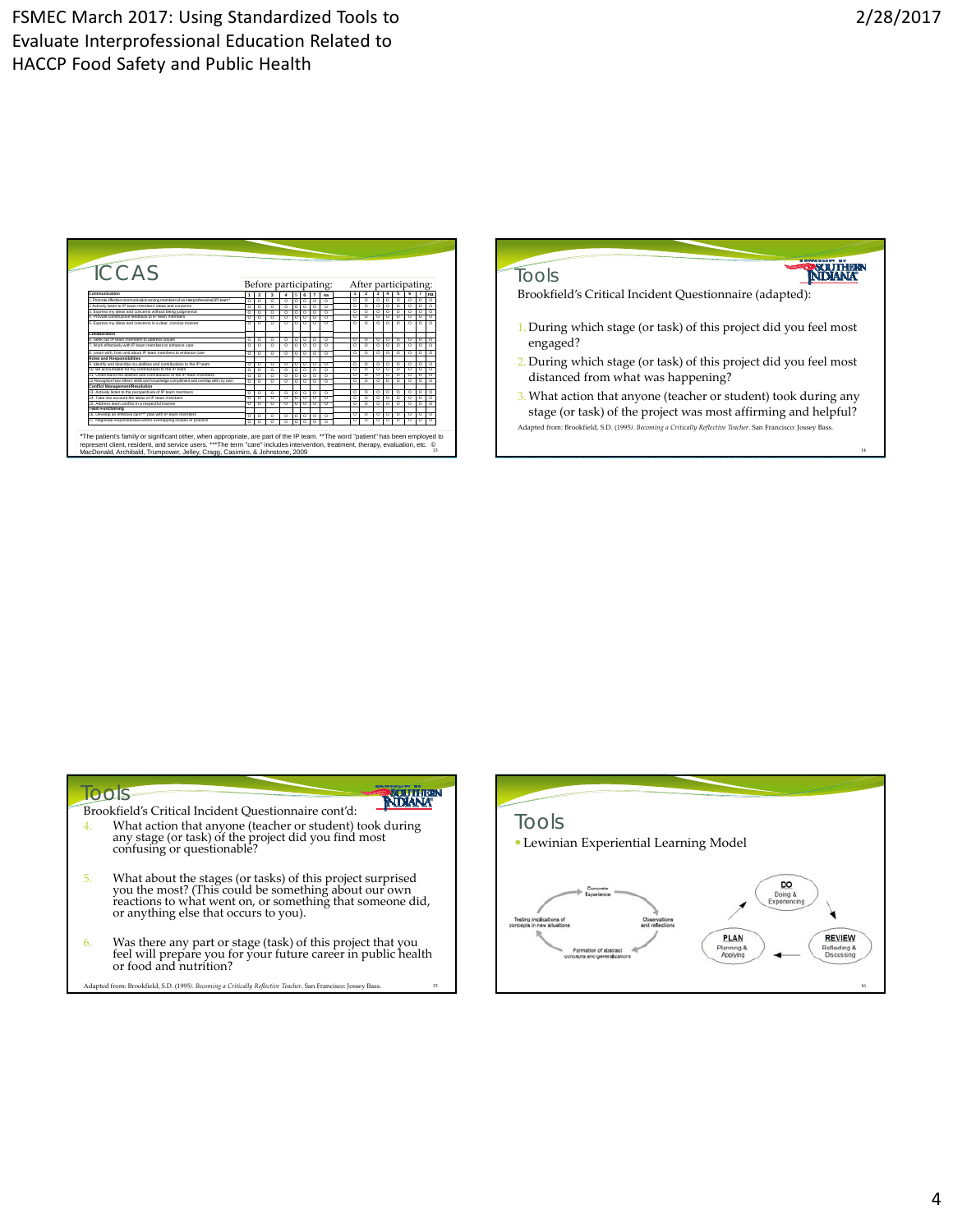

19

**NDIANA** 

Tools

Quantitative: Interprofessional Collaborative Competencies Attainment Survey

Qualitative:

Brookfield's Critical Incident Questionnaire and Lewinian Experiential Learning Model

|                              | <b>College of Nursing &amp; Health Professions</b>                               |                                            |
|------------------------------|----------------------------------------------------------------------------------|--------------------------------------------|
|                              | <b>NUTR 381</b><br>Quantity Food Production and<br>Purchasing<br><b>Students</b> | PH 284<br>Public Health<br><b>Students</b> |
| Lab 1<br>Wednesday           |                                                                                  | 10                                         |
| Lab <sub>2</sub><br>Thursday | 7                                                                                | 7                                          |
| $L$ ab 3<br>Tuesday          | 11                                                                               | 11                                         |
|                              |                                                                                  | 18                                         |



#### Data analysis

Quantitative: SPSS Version 24 Descriptive Statistics of frequencies Cronbach's alpha reliability coefficient investigated internal

- consistency reliability Spearman's correlations coefficient of test‐retest reliability
- Wilcoxon Signed Rank test was conducted to evaluate the impact of the interprofessional project on students'ICCAS responses measured on <sup>a</sup> seven point Likert type scale.

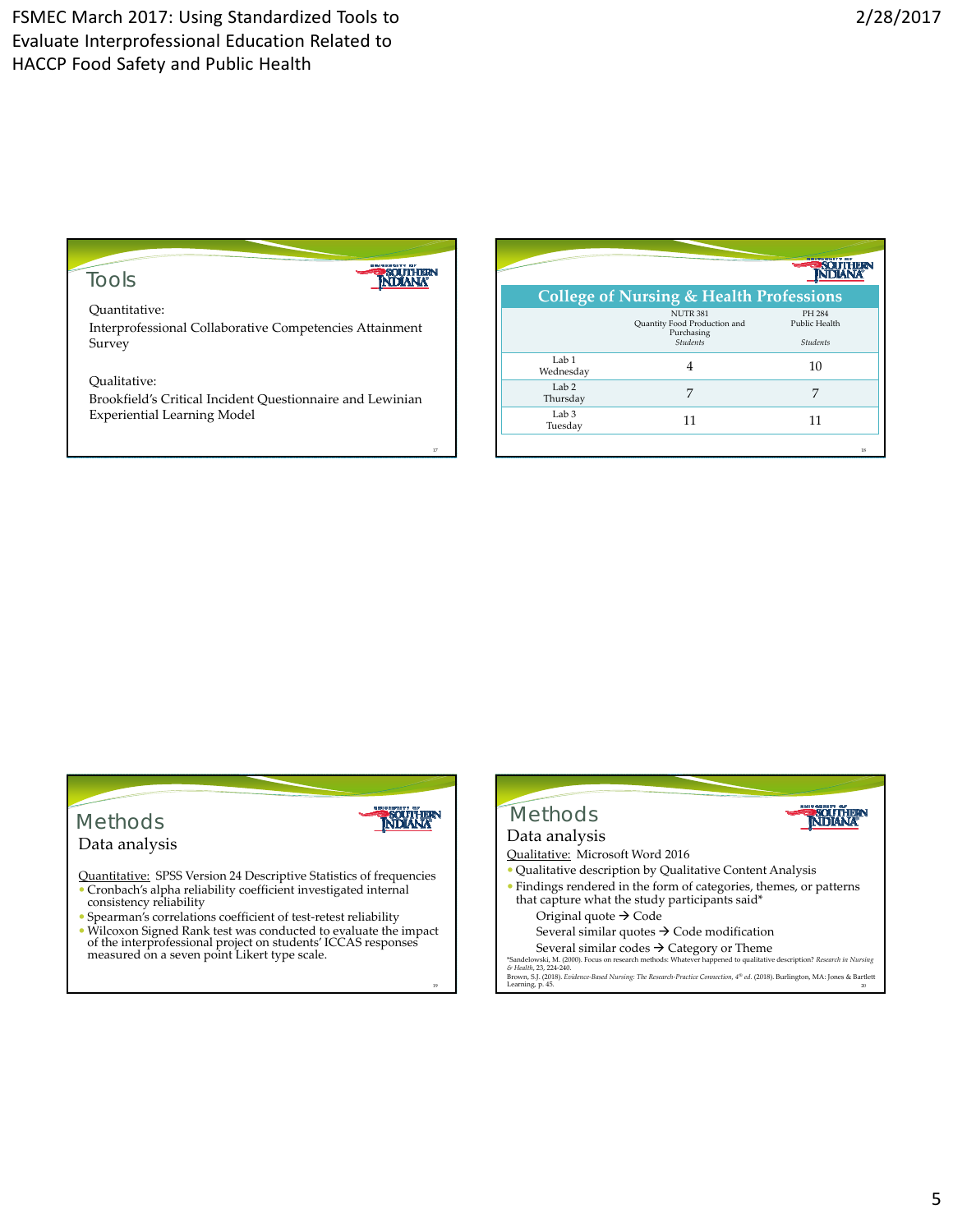| Results / Quantitative<br><b>Table 1 Participants</b> |                       |           |         |         |                             |  |
|-------------------------------------------------------|-----------------------|-----------|---------|---------|-----------------------------|--|
|                                                       |                       | Frequency | Percent | Percent | Valid Cumulative<br>Percent |  |
| Valid                                                 | Food and<br>Nutrition | 15        | 37.5    | 37.5    | 100.0                       |  |
|                                                       | Public<br>Health      | 25        | 62.5    | 62.5    | 62.5                        |  |
|                                                       | Total                 | 40        | 100.0   | 100.0   | 21                          |  |



## Results / Quantitative

#### The ICCAS tool

 Internal reliability Cronbach's alpha for each sub‐scale range: 0.834 – 0.972.

**SOUTHERN** 

The Spearman's correlation coefficient for inter‐rater reliability range: 0.022 to 0.791 (p<0.05).

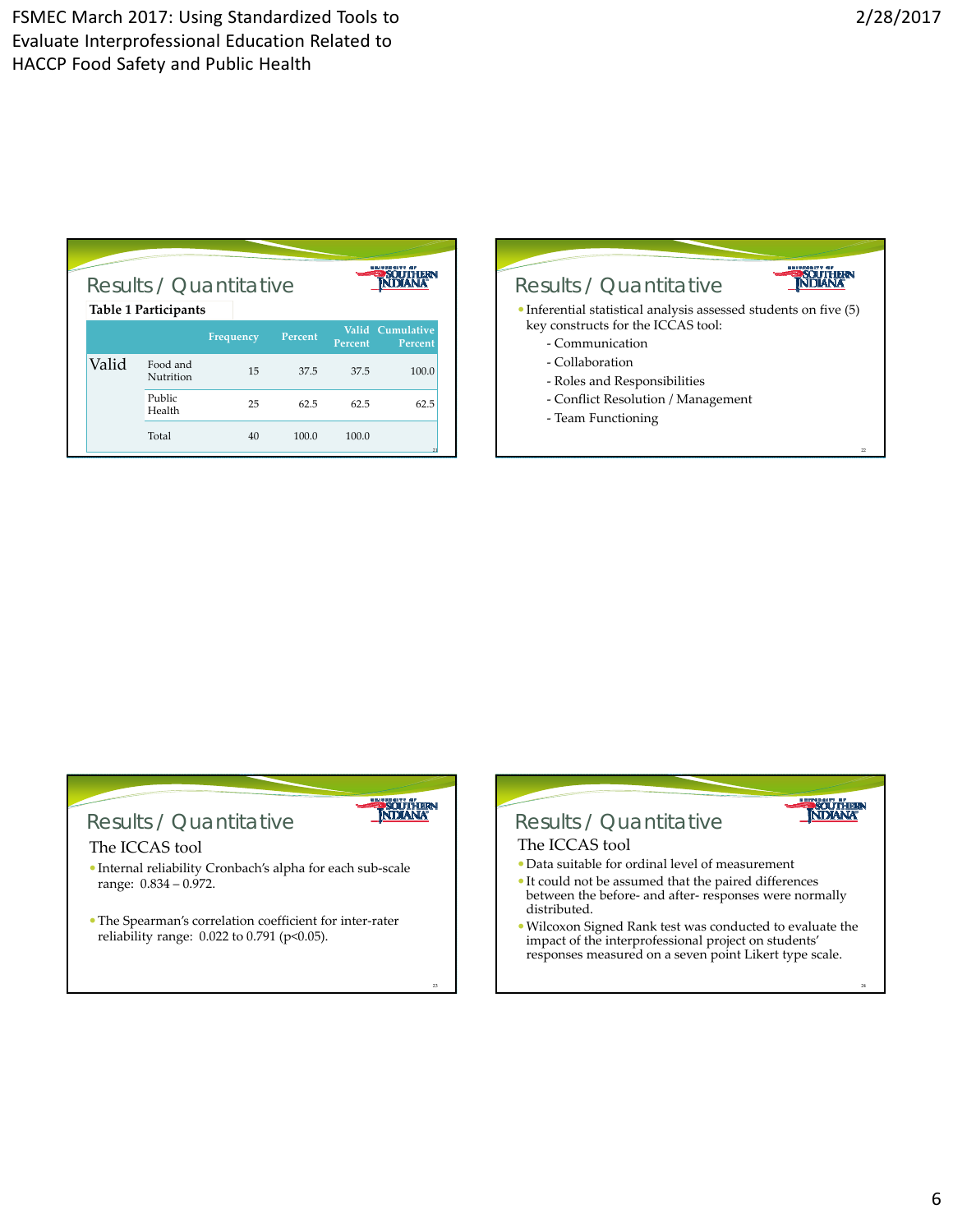

## The ICCAS tool Results / Quantitative

- A statistically significant increase (p<0.01) was found in the ICCAS scores measured retrospectively, with the before‐participation scores designated as Pre‐test and after‐participation scores designated as Post‐test.
- Results indicated that there were significant differences in all constructs when evaluating scores between the pre‐test and the post‐test.

|               | Survey Item                       |                       | N              | p-value | <b>NEW YORK GATER REA</b> |
|---------------|-----------------------------------|-----------------------|----------------|---------|---------------------------|
|               |                                   | Negative Ranks        | $\overline{1}$ |         |                           |
|               | 1. Promote effective              | Positive Ranks        | 22             |         |                           |
|               | communication among members Ties  |                       | 17             |         |                           |
| Results       | of an interprofessional (IP) team | Total                 | 40             |         |                           |
|               |                                   |                       |                | 0.000   |                           |
| Table 2       |                                   |                       |                |         |                           |
|               |                                   | Negative Ranks        | 0              |         |                           |
| Communication | 2. Actively listen to IP team     | Positive Ranks        | 20             |         |                           |
|               | members' ideas and concerns       | Ties                  | 20             |         |                           |
|               |                                   | Total                 | 40             | 0.000   |                           |
|               |                                   | Negative Ranks        | $\overline{3}$ |         |                           |
|               | 3. Express my ideas and concerns  | <b>Positive Ranks</b> | 17             |         |                           |
|               | without being judgmental          | Ties                  | 20             |         |                           |
|               |                                   | Total                 | 40             |         |                           |
|               |                                   |                       |                | 0.000   |                           |
|               |                                   | Negative Ranks        | 3              |         |                           |
|               | 4. Provide constructive feedback  | Positive Ranks        | 19             |         |                           |
|               | to IP team members                | Ties                  | 20             |         |                           |
|               |                                   | Total                 | 40             | 0.000   |                           |
|               |                                   | Negative Ranks        | $\overline{2}$ |         |                           |
|               | 5. Express my ideas and concerns  | Positive Ranks        | 17             |         |                           |
|               | in a dear, concise manner         | Ties<br>Total         | 21             |         | 26                        |
|               |                                   |                       | 40             | 0.000   |                           |

|                |                                                              |                   |                |         | <b>BOOKS PTS DOMESTIC</b> |
|----------------|--------------------------------------------------------------|-------------------|----------------|---------|---------------------------|
|                | <b>Survey Item</b>                                           |                   | N              | p-value |                           |
| <b>Results</b> | 6. Seek out IP team members to<br>address issues.            | Negative<br>Ranks | $\Omega$       |         |                           |
| Table 3        |                                                              | Positive<br>Ranks | 19             |         |                           |
| Collaboration  |                                                              | Ties              | 21             |         |                           |
|                |                                                              | Total             | 40             | 0.000   |                           |
|                | 7. Work effectively with IP team<br>members to enhance care  | Negative<br>Ranks | $\overline{2}$ |         |                           |
|                |                                                              | Positive<br>Ranks | 20             |         |                           |
|                |                                                              | Ties              | 18             |         |                           |
|                |                                                              | Total             | 40             | 0.001   |                           |
|                | 8. Learn with, from, and about<br>IP team members to enhance | Negative<br>Ranks | $\overline{0}$ |         |                           |
|                | care                                                         | Positive<br>Ranks | 22             |         |                           |
|                |                                                              | Ties              | 18             |         |                           |
|                |                                                              | Total             | 40             | 0.000   | $\overline{2}$            |

|                                                     | <b>Survey Item</b>                                                                       |                                                                | N                                                      | p-value | <b>NEWS CONTRACTOR</b> PERC |
|-----------------------------------------------------|------------------------------------------------------------------------------------------|----------------------------------------------------------------|--------------------------------------------------------|---------|-----------------------------|
| Results<br>Table 4<br>Roles and<br>Responsibilities | 9. Identify and describe my<br>abilities and contributions to the IP<br>team             | Negative<br>Ranks<br>Positive<br>Ranks<br><b>Ties</b><br>Total | $\mathbf{1}$<br>22<br>17<br>40                         | 0.000   |                             |
|                                                     | 10. Be accountable for my<br>contributions to the IP team                                | Negative<br>Ranks<br>Positive<br>Ranks<br><b>Ties</b><br>Total | $\overline{1}$<br>$\overline{\mathcal{D}}$<br>17<br>40 | 0.000   |                             |
|                                                     | 11. Understand the abilities and<br>contributions of the IP team<br>members.             | Negative<br>Ranks<br>Positive<br>Ranks<br><b>Ties</b><br>Total | $\overline{2}$<br>19<br>19<br>40                       | 0.000   |                             |
|                                                     | 12. Recognize how others' skills<br>and knowledge compliment and<br>overlap with my own. | Negative<br>Ranks<br>Positive<br>Ranks<br>Ties<br>Total        | $\Omega$<br>21<br>19<br>40                             | 0.000   | 28                          |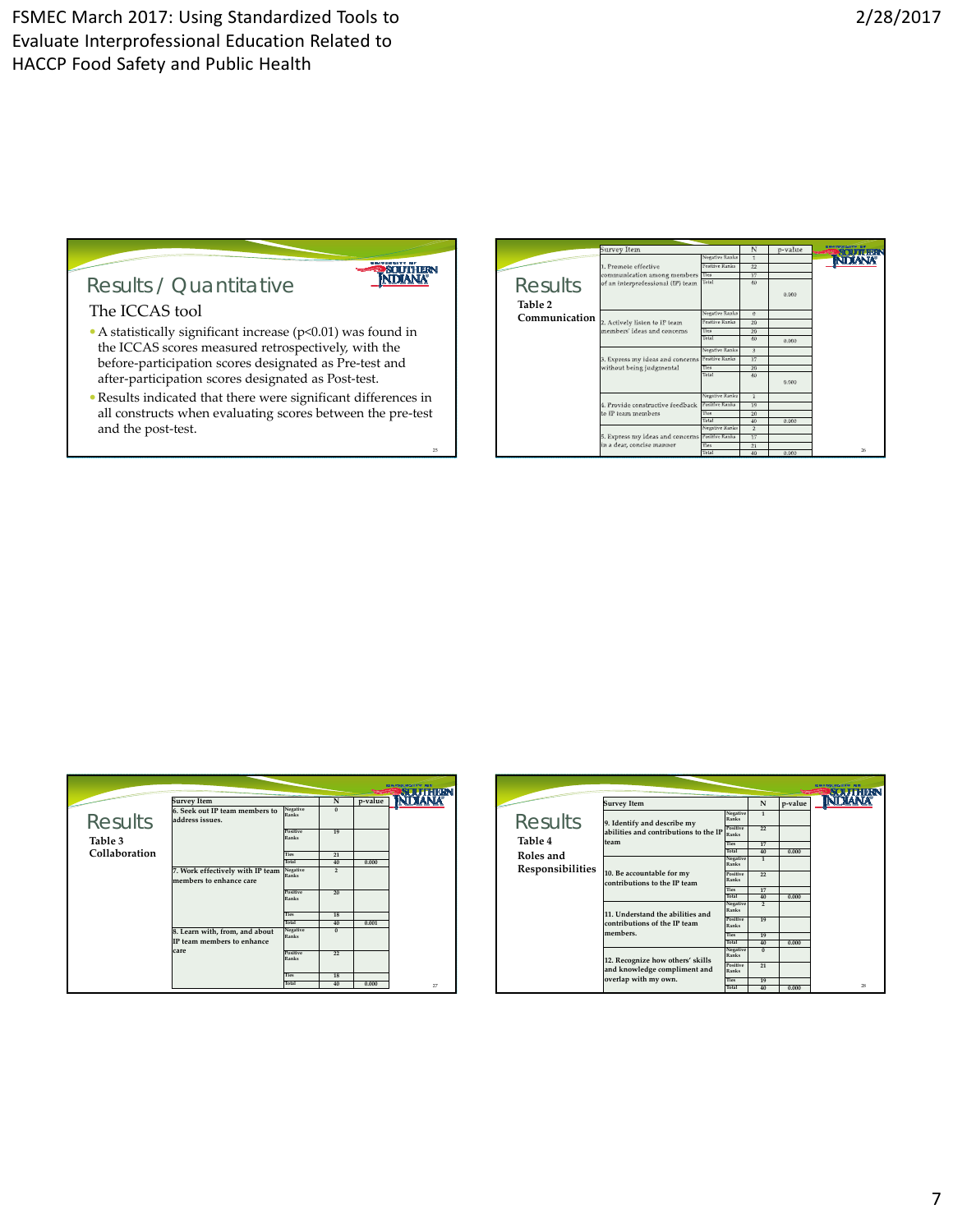|                                   | <b>Survey Item</b>                                     |                       | N              | p-value |    |
|-----------------------------------|--------------------------------------------------------|-----------------------|----------------|---------|----|
| <b>Results</b>                    | 13. Actively listen to the                             | <b>Negative Ranks</b> | $\mathbf{1}$   |         |    |
| Table 5                           | perspectives of IP team members. Positive Ranks        |                       | 18             |         |    |
| Conflict                          |                                                        | <b>Ties</b>           | 21             |         |    |
|                                   |                                                        | Total                 | 40             | 0.001   |    |
| Management /<br><b>Resolution</b> | 14. Take into account the ideas of<br>IP team members. | <b>Negative Ranks</b> | $\mathbf{1}$   |         |    |
|                                   |                                                        | <b>Positive Ranks</b> | 16             |         |    |
|                                   |                                                        | <b>Ties</b>           | 23             |         |    |
|                                   |                                                        | Total                 | 40             | 0.001   |    |
|                                   | 15. Address team conflict in a<br>respectful manner    | <b>Negative Ranks</b> | $\overline{2}$ |         |    |
|                                   |                                                        | <b>Positive Ranks</b> | 16             |         |    |
|                                   |                                                        | <b>Ties</b>           | 22             |         |    |
|                                   |                                                        | Total                 | 40             | 0.004   | 29 |

|                 |                                                                |                       |          |         | 精神主管医神经主教 西斯<br>ma |
|-----------------|----------------------------------------------------------------|-----------------------|----------|---------|--------------------|
|                 | <b>Survey Item</b>                                             |                       | N        | p-value |                    |
| <b>Results</b>  | 16. Develop an effective care plan<br>with IP team members     | <b>Negative Ranks</b> | $\bf{0}$ |         |                    |
| Table 6<br>Team |                                                                | <b>Positive Ranks</b> | 20       |         |                    |
| Functioning     |                                                                | <b>Ties</b>           | 20       |         |                    |
|                 |                                                                | Total                 | 40       | 0.000   |                    |
|                 | 17. Negotiate responsibilities<br>within overlapping scopes of | <b>Negative Ranks</b> | $\bf{0}$ |         |                    |
|                 | practice                                                       | <b>Positive Ranks</b> | 16       |         |                    |
|                 |                                                                | <b>Ties</b>           | 24       |         |                    |
|                 |                                                                | Total                 | 40       | 0.000   | 30                 |

## Results / Qualitative

- Critical Incident Questionnaire
- 6 Questions adapted from Brookfield's CIQ:
- Original 5 questions with #4 adapted from *most puzzling* or confusing to reflect conflict with *confusing and questionable*
- #6 added to reflect on future career application
- $\bullet$  Qualitative Analysis: Original quote  $\rightarrow$  Code Several similar quotes  $\rightarrow$  Code modification

Several similar codes  $\rightarrow$  Category or theme

31

**NDIANA** 

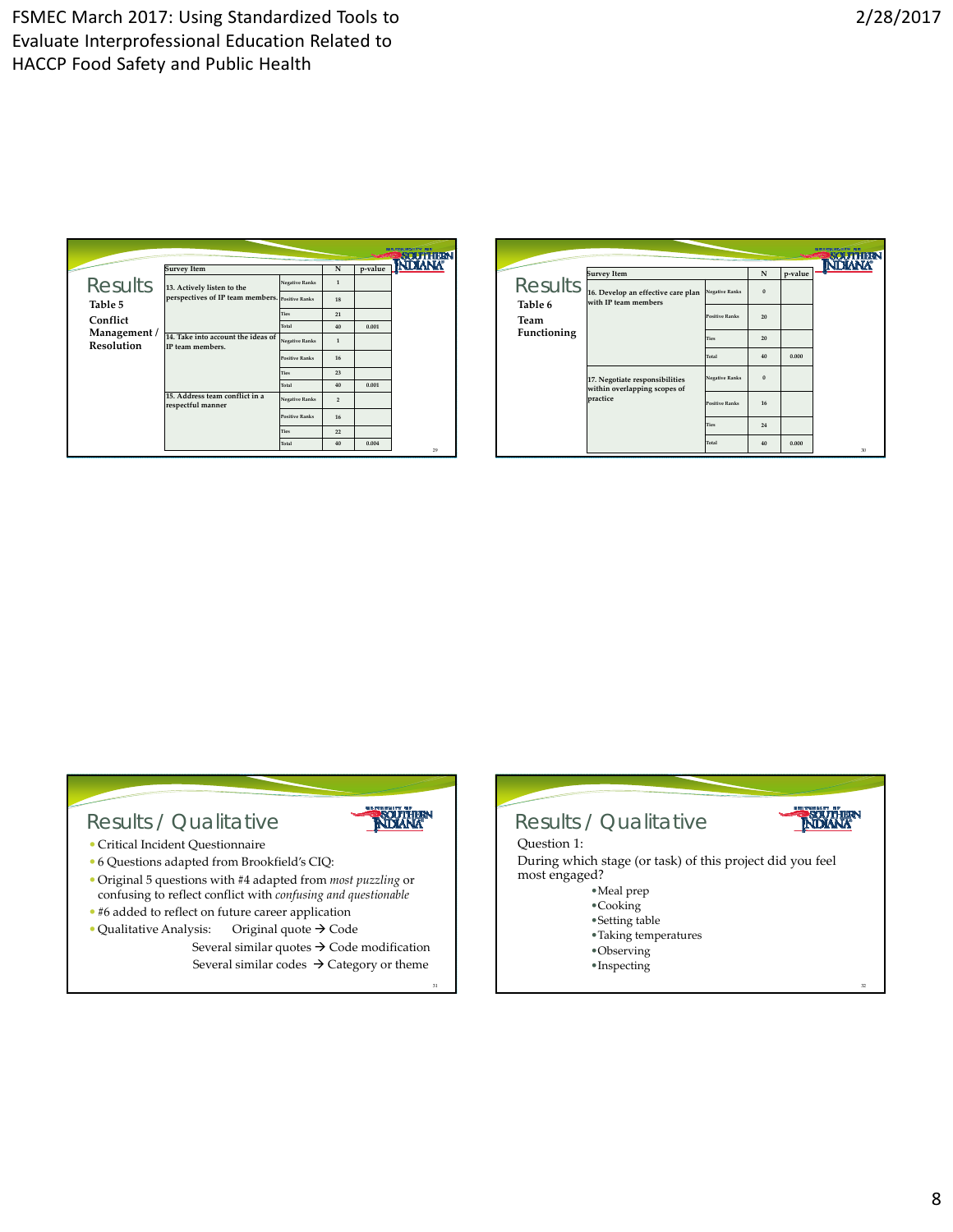36





- •Thermometer calibration
- •Cooperation / observations allowed
- •Hand washing procedure
- 

#### NDANA Results / Qualitative Question 4: What action that anyone (teacher or student) took during any stage (or task) of the project did you find most confusing or questionable? •Nothing •Planning •Documents (HACCP Plan) •No glove use •Unknown expectations •Many assignments

35

•Resetting the table